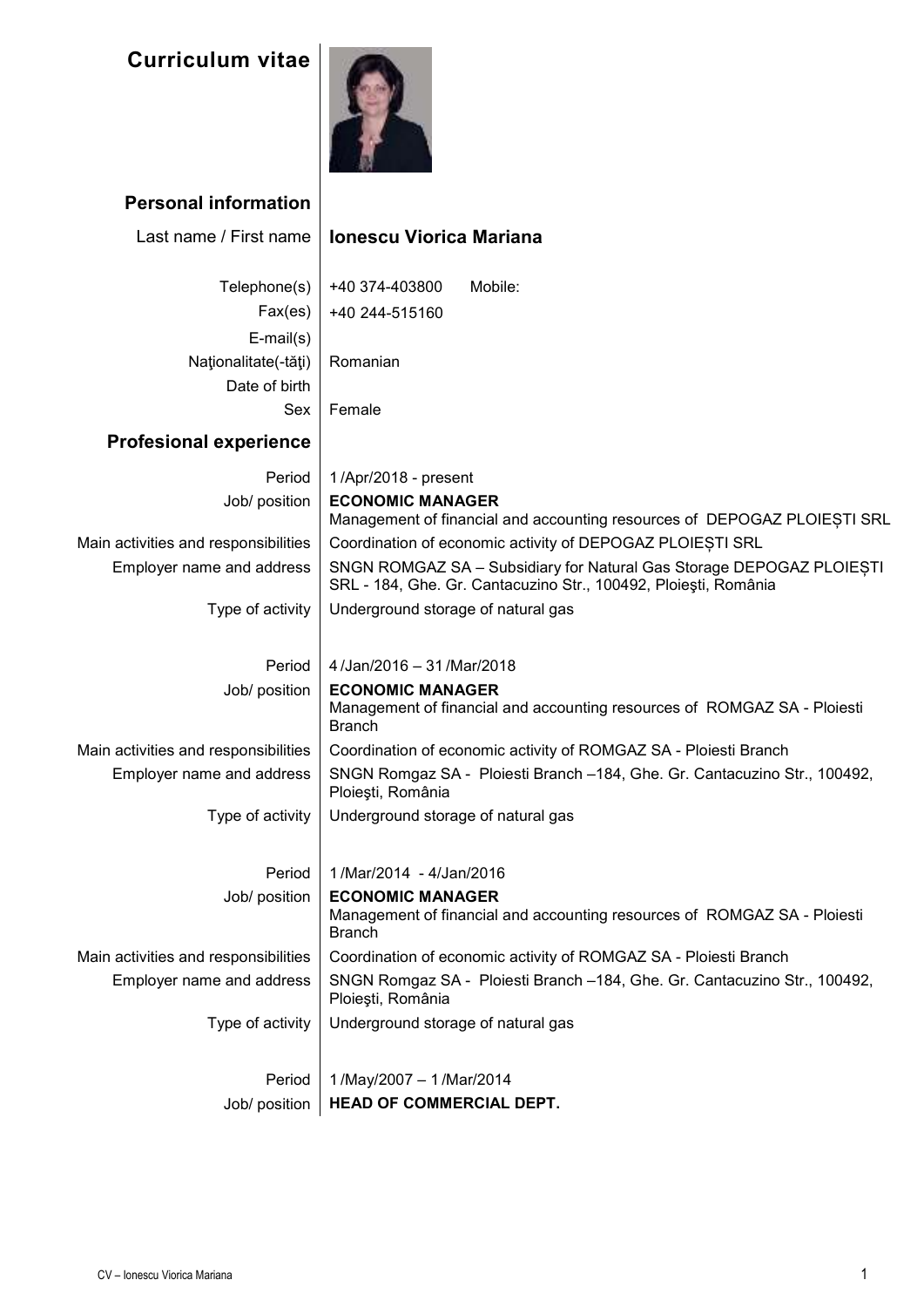| Main activities and responsibilities          | Organization and coordination of the commercialisation activity of gas storage<br>services;<br>Access to warehouses and allocation of storage capacities;                                                                                                                                                                                                                                                                                                                                                                              |  |  |  |  |  |  |
|-----------------------------------------------|----------------------------------------------------------------------------------------------------------------------------------------------------------------------------------------------------------------------------------------------------------------------------------------------------------------------------------------------------------------------------------------------------------------------------------------------------------------------------------------------------------------------------------------|--|--|--|--|--|--|
|                                               | Monitoring of contracts with the beneficiaries of the storage services;<br>Coordination and control of specific activities and processes;<br>Coordination of subordinate personnel's activity;<br>Managing the relationship with the beneficiaries and improving beneficiaries'<br>satisfaction by constantly improving the services provided                                                                                                                                                                                          |  |  |  |  |  |  |
| Employer name and address                     | SNGN Romgaz SA - Ploiesti Branch -184, Ghe. Gr. Cantacuzino Str., 100492,<br>Ploiești, România                                                                                                                                                                                                                                                                                                                                                                                                                                         |  |  |  |  |  |  |
| Type of activity                              | Underground storage of natural gas                                                                                                                                                                                                                                                                                                                                                                                                                                                                                                     |  |  |  |  |  |  |
| Period                                        | 15/Nov/2000 - 1/May/2007                                                                                                                                                                                                                                                                                                                                                                                                                                                                                                               |  |  |  |  |  |  |
| Job/ position                                 | <b>ECONOMIST</b>                                                                                                                                                                                                                                                                                                                                                                                                                                                                                                                       |  |  |  |  |  |  |
| Main activities and responsibilities          | Accounting, managing allocated accounts (Investment suppliers, ongoing tangible<br>assets, intangible assets, Fixed assets, Depreciation, Supplier guarantees)<br>In charge of payments to suppliers, compensations, balance confirmations,<br>reporting necessary for the financial accounting audit;<br>Preparation of the semi-annual and annual accounting statements at the request<br>of the hierarchically superior head;<br>Permanent collaboration with the relevant services and other departments within<br>the institution |  |  |  |  |  |  |
| Employer name and address<br>Type of activity | SNGN Romgaz SA - Ploiesti Branch, SN Depogaz SA Ploiesti -184, Ghe. Gr.<br>Cantacuzino Str., 100492, Ploiești, România<br>Underground storage of natural gas                                                                                                                                                                                                                                                                                                                                                                           |  |  |  |  |  |  |
| Period                                        | 1/Mar 2000 - 15/ Nov 2000                                                                                                                                                                                                                                                                                                                                                                                                                                                                                                              |  |  |  |  |  |  |
| Job/ position                                 | <b>ECONOMIST</b>                                                                                                                                                                                                                                                                                                                                                                                                                                                                                                                       |  |  |  |  |  |  |
| Main activities and responsibilities          | Preparing and executing periodic and legal financial and accounting reports<br>(monthly verification balance, balance sheet, profit and loss account, etc.)<br>Preparing the monthly report of the analytical balances;<br>Verifying the existing correlations by systematically following up some reports to<br>detect any errors;<br>Centralizing the need for fixed and consumable assets;<br>Other responsibilities given by the company management in the field of expertise<br>held                                              |  |  |  |  |  |  |
| Employer name and address                     | Rafinaria Astra Romana SA, Ploiesti                                                                                                                                                                                                                                                                                                                                                                                                                                                                                                    |  |  |  |  |  |  |
| Type of activity                              | Refinery                                                                                                                                                                                                                                                                                                                                                                                                                                                                                                                               |  |  |  |  |  |  |
| Period                                        | 01/Jun/1998 - 01/Mar/2000                                                                                                                                                                                                                                                                                                                                                                                                                                                                                                              |  |  |  |  |  |  |
| Job/ position                                 | <b>HEAD OF ACCOUNTING DEPT</b>                                                                                                                                                                                                                                                                                                                                                                                                                                                                                                         |  |  |  |  |  |  |
| Main activities and responsibilities          | Records check from primary records, capital operations, records of fixed assets<br>and depreciation, operations recorded in the house and bank, settlements,<br>recorded expenses.<br>Check and confirm accuracy of the documents drawn up, their registration.<br>Preparation of declarations for special funds, VAT return, drawn up monthly<br>verification balance, logbook, large book, drawn up balance sheet, verified and<br>punctuated taxpayer's record                                                                      |  |  |  |  |  |  |
| Employer name and address                     | <b>TRANSDATA SA Ploiești</b>                                                                                                                                                                                                                                                                                                                                                                                                                                                                                                           |  |  |  |  |  |  |
| Type of activity                              | Telecommunications                                                                                                                                                                                                                                                                                                                                                                                                                                                                                                                     |  |  |  |  |  |  |
| Period                                        | 01/Nov/1995 - 01/Jun/1998                                                                                                                                                                                                                                                                                                                                                                                                                                                                                                              |  |  |  |  |  |  |
| Job/ position                                 | <b>ACCOUNTANT</b>                                                                                                                                                                                                                                                                                                                                                                                                                                                                                                                      |  |  |  |  |  |  |
| Main activities and responsibilities          | Accounting records of inventory items, stocks, materials;<br>Recording in accounting of fixed assets and depreciation;<br>Preparation of accounting statements and cost analysis                                                                                                                                                                                                                                                                                                                                                       |  |  |  |  |  |  |
| Employer name and address                     | <b>TRANSDATA SA.Ploiești</b>                                                                                                                                                                                                                                                                                                                                                                                                                                                                                                           |  |  |  |  |  |  |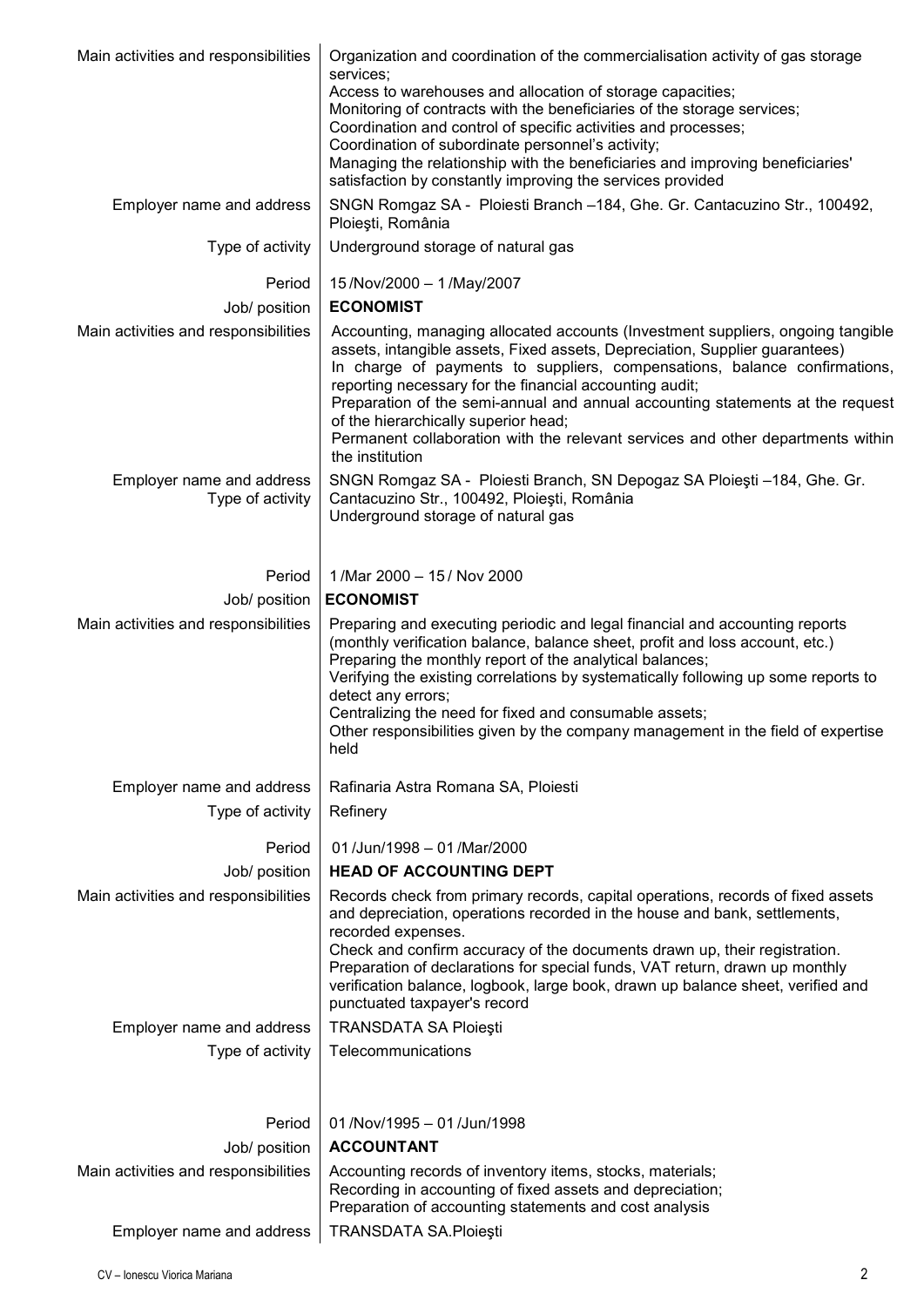| Type of activity                                     | Telecommunications                                                                                                                           |  |  |  |  |  |  |
|------------------------------------------------------|----------------------------------------------------------------------------------------------------------------------------------------------|--|--|--|--|--|--|
| <b>Education and Training</b>                        |                                                                                                                                              |  |  |  |  |  |  |
| Period                                               | 1990-1995                                                                                                                                    |  |  |  |  |  |  |
| Qualification / degree                               | <b>ECONOMIST - Economic Science</b>                                                                                                          |  |  |  |  |  |  |
|                                                      | Specialization: Management in Constructions, Transports and<br>Telecommunicationsii                                                          |  |  |  |  |  |  |
| Main areas studied / professional<br>skills acquired | accounting, industry economics, statistics, economic relations<br>the economy of the construction, transport and telecommunications industry |  |  |  |  |  |  |
| Name and type of education                           | BUCHAREST ACADEMY OF ECONOMIC STUDIES, MANAGEMENT FACULTY                                                                                    |  |  |  |  |  |  |
| provider                                             | long term university studies                                                                                                                 |  |  |  |  |  |  |
| Period                                               | Sep/2007                                                                                                                                     |  |  |  |  |  |  |
| Qualification / degree                               | Expert Accountant actively employed                                                                                                          |  |  |  |  |  |  |
| Main areas studied / professional<br>skills acquired | Decision nr.2117/03.09.2007                                                                                                                  |  |  |  |  |  |  |
| Name and type of education<br>provider               | Body of Expert and Licensed Accountants of Romania, Prahova Subsidiary                                                                       |  |  |  |  |  |  |
|                                                      |                                                                                                                                              |  |  |  |  |  |  |
| Period                                               | Mar/2019                                                                                                                                     |  |  |  |  |  |  |
| Main areas studied / professional<br>skills acquired | Ethics and Integrity – Implementing of National Anticorruption Strategy 2016-2020                                                            |  |  |  |  |  |  |
| Name and type of education<br>provider               | ATC Training, Ploiesti                                                                                                                       |  |  |  |  |  |  |
|                                                      |                                                                                                                                              |  |  |  |  |  |  |
| Period                                               | lan/2018                                                                                                                                     |  |  |  |  |  |  |
| Main areas studied / professional                    | Management of performance in Romgaz                                                                                                          |  |  |  |  |  |  |
| skills acquired<br>Name and type of education        | Great People Inside, Medias                                                                                                                  |  |  |  |  |  |  |
| provider                                             |                                                                                                                                              |  |  |  |  |  |  |
| Period                                               | Feb/2018                                                                                                                                     |  |  |  |  |  |  |
| Main areas studied / professional<br>skills acquired | Conference and Seminar on legislation and taxation "Tax EU Forum"                                                                            |  |  |  |  |  |  |
| Name and type of education                           | Evensys SRL, Bucuresti                                                                                                                       |  |  |  |  |  |  |
| provider                                             |                                                                                                                                              |  |  |  |  |  |  |
|                                                      |                                                                                                                                              |  |  |  |  |  |  |
| Period<br>Main areas studied / professional          | Feb/2017<br>Conference and Seminar on legislation and taxation "Tax EU Forum"                                                                |  |  |  |  |  |  |
| skills acquired                                      |                                                                                                                                              |  |  |  |  |  |  |
| Name and type of education<br>provider               | Evensys SRL, Bucuresti                                                                                                                       |  |  |  |  |  |  |
|                                                      |                                                                                                                                              |  |  |  |  |  |  |
| Period                                               | Jan/2016                                                                                                                                     |  |  |  |  |  |  |
| Main areas studied / professional                    | Preparations of annual financial statements according to OMFP 1802/2014 and                                                                  |  |  |  |  |  |  |
| skills acquired                                      | <b>IFRS 2015</b><br>Tax on Profit in the New Fiscal Code / Fiscal Year 2015 Closing                                                          |  |  |  |  |  |  |
| Name and type of education                           | Top Trening Center SRL, Bucuresti                                                                                                            |  |  |  |  |  |  |
| provider                                             |                                                                                                                                              |  |  |  |  |  |  |
|                                                      |                                                                                                                                              |  |  |  |  |  |  |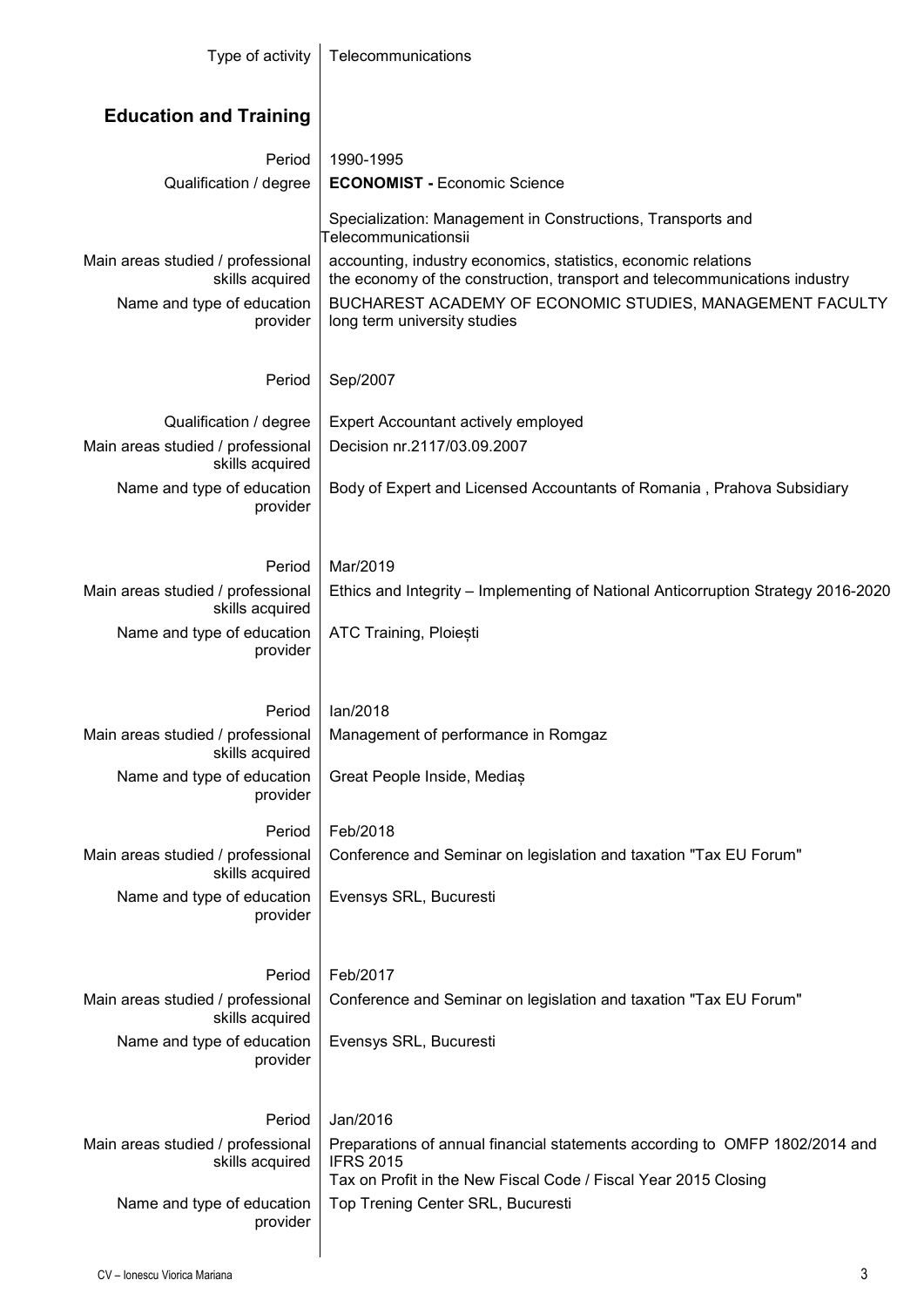| Period                                                                 | Nov/2015                                                                                |
|------------------------------------------------------------------------|-----------------------------------------------------------------------------------------|
| Main areas studied / professional<br>skills acquired                   | Transfer prices: trends, international context and local approach                       |
| Name and type of education<br>provider                                 | <b>KPMG România SRL</b>                                                                 |
| Period                                                                 | Feb/2015                                                                                |
| Main areas studied / professional<br>skills acquired                   | IFRS for the economic operators before the Financial Statements on December<br>31, 2014 |
| Name and type of education<br>provider                                 | Top Trening Center SRL, Bucuresti                                                       |
| Period                                                                 | Feb/2013                                                                                |
| Main areas studied / professional<br>skills acquired                   | Network Code 2013                                                                       |
| Name and type of education<br>provider                                 | Meda Consulting , Predeal                                                               |
| Period                                                                 | Nov/2012                                                                                |
| Main areas studied / professional<br>skills acquired                   | Accounting doctrine and IFRS                                                            |
| Numele și tipul instituției de<br>învățământ / furnizorului de formare | <b>CECCAR Prahova</b>                                                                   |
| Period                                                                 | Nov/2011                                                                                |
| Main areas studied / professional<br>skills acquired                   | Accounting expertise                                                                    |
| Name and type of education<br>provider                                 | <b>CECCAR Prahova</b>                                                                   |
| Period                                                                 | Feb/2010                                                                                |
| Main areas studied / professional<br>skills acquired                   | Perspective of applying the Network Code for network users in 2010                      |
| Name and type of education<br>provider                                 | Meda Consulting, Predeal                                                                |
| Period                                                                 | May/2010                                                                                |
| Main areas studied / professional<br>skills acquired                   | Fiscality                                                                               |
| Name and type of education<br>provider                                 | <b>CECCAR Prahova</b>                                                                   |
| Period                                                                 | May/2009                                                                                |
| Main areas studied / professional<br>skills acquired                   | Accounting expertise                                                                    |
| Name and type of education<br>provider                                 | <b>CECCAR Prahova</b>                                                                   |
| Period                                                                 | Sep/2008                                                                                |
| Main areas studied / professional<br>skills acquired                   | Evaluation and quantification of the gas storage activity                               |
| Name and type of education<br>provider                                 | Alphatania, Budapesta                                                                   |